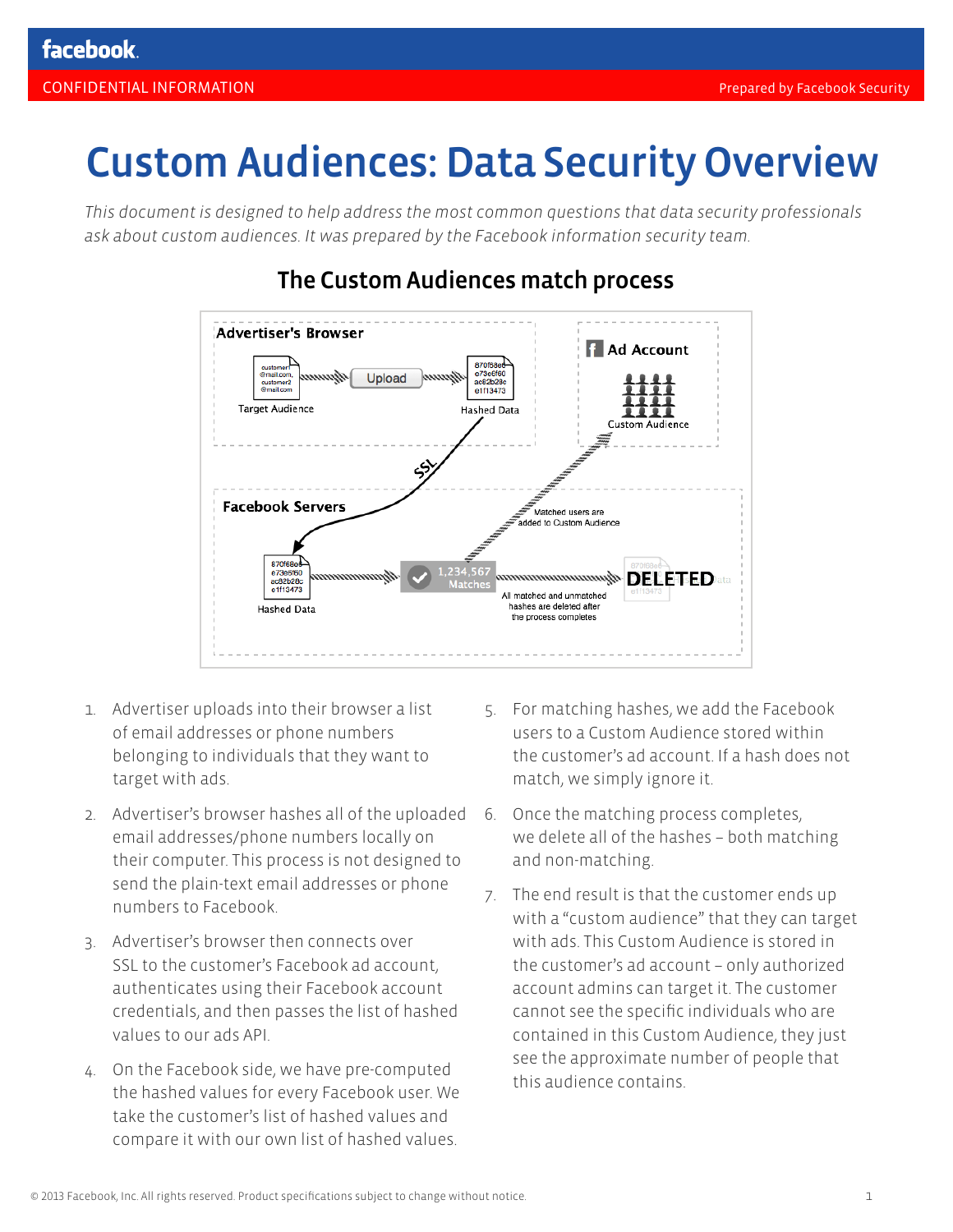# Frequently Asked Questions

#### What data is shared with Facebook?

You create a list of individuals that you want to target with ads on Facebook. For each individual, a unique non-reversible fingerprint (hash) is created based on the identifier(s) provided (e.g. email address or phone number). Only the hashes are sent to Facebook to allow us to identify matching Facebook users to populate your custom audience.

#### What is hashing?

A 'hashing algorithm' is a one-way mathematical function that creates a non-reversible fingerprint of a fixed length for a piece of text. If the same hashing algorithm is used against a piece of text, it will always produce the same "message digest" - basically a fingerprint of the original data. No mathematical function or "key" exists to reverse this fingerprint back to the original value.

So, for example, if two computers both hash 'email.address@fb.com', both will end up with a fingerprint like '7f759ccc0f730cbdb4e297010b8ec5e5'. However, given the fingerprint '7f759ccc0f730cbdb4e297010b8ec5e5', there is no mathematical function to reverse that back to 'email.address@fb.com'.

It's important to note that the fingerprint does not actually contain the original data - it's just a fingerprint. It's possible to hash all of the text in Tolstoy's 'War and Peace' to the value '07fd2dd465a882756e89f330d5880118', but clearly that value is not reversible back to the full text of War and Peace.

Facebook uses an industry standard secure hashing algorithm called 'SHA-256', which is commonly used in technologies such as online banking.

#### Why is the data hashed before it is sent to Facebook?

Before any email addresses or phone numbers from your list are transmitted to Facebook, they are 'hashed' locally on your computer, which means that Facebook only receives the hashed values and not the original list. This is done to ensure that we only learn which Facebook users you want to target with ads – if a customer in your list is not a Facebook user, we will not find a match of their hashed value to a Facebook user.

#### How is the data transmitted to Facebook?

The hashed data is transmitted to Facebook using TLS (Transport Layer Security), which means that it is encrypted during transmission using the same technologies that are used for online banking.

#### How does the matching process work?

Facebook pre-computes the 'hash' values for every Facebook user. When your data is sent to our servers, your list of hashes is compared with our pre-computed hashes. If a matching hash is found, that Facebook user is placed into a custom audience, which is stored in your ads account. If no match is found for a given hash, we simply ignore it. Facebook knows that you want to target the matched users with ads, but does not know the relationship between you and these matched users (for example whether they are prospects or customers).

## What happens with my hashed data once the matching process completes?

After the matching process, all of the matching and non-matching hashes are deleted from Facebook's servers. The matching process can take up to two days to complete. No further processing of the hashed values is performed beyond the match process.